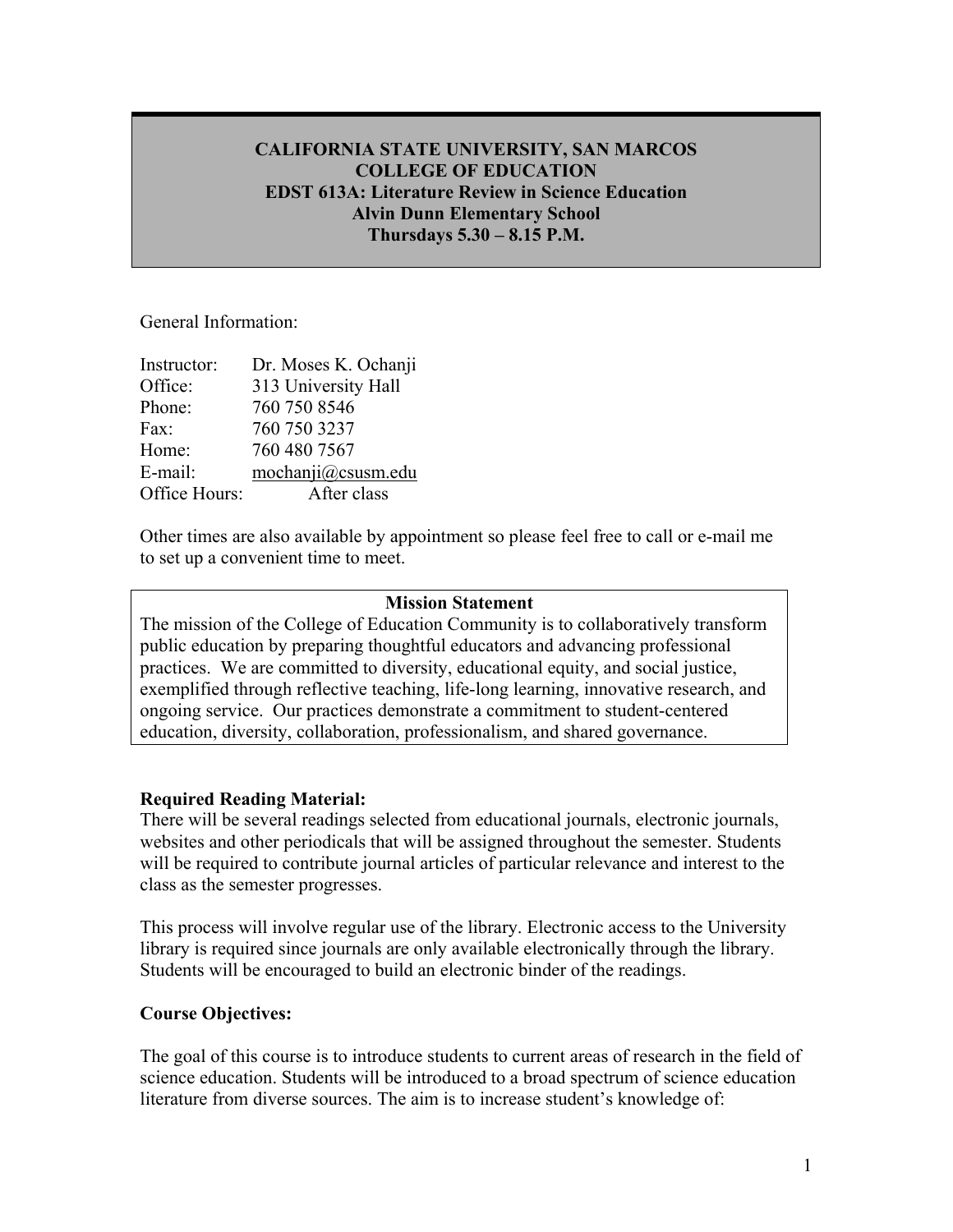- The foundations of science education research
- Research implications in science teaching
- Various research methods as they are applied in science education research
- Critical areas of science education that have been informed by scholarly inquiry
- How to synthesize the results of multiple research studies
- Implications that can be drawn from science education research
- How investigators conceptualize their work
- How to develop a line of scholarly inquiry
- The skills of collaboration and debate about research findings and interpretations
- Strategies for making effective presentations that synthesize research findings from multiple sources.

## **Course Description:**

This course will be largely discussion based. Each weekly class session will begin with students spending time discussing their interpretations of the assigned articles in a small group format. Students will spend 45 minutes to one hour of each class period discussing the day's assigned readings with their group. The instructor will move from one group to another to provide guidance and assistance with the discussions as well as pose questions for each of the groups to consider during their discussions.

During the small group discussions, each member of the group will serve as a discussion leader. The group will need to set up a schedule for equally sharing this role. Beyond the role of "moderator," discussion leaders are responsible for suggesting topics and questions for the same group discussion. They should also accept a special responsibility of helping members of their group to understand the articles being discussed. This will require extra preparation. Each member of the group will be asked to rate his or her peers in terms of their effectiveness as group discussion leaders.

The remaining portion of the class will be spent as a large group forum where each of the small group moderators will share the outcomes of their conversations about the articles. Students who took responsibility for contributing to the articles set for that night's class will serve as the large group discussion leaders during this part of the evening. Each student will have an opportunity to lead the all class discussion at least once in the semester. Sign up dates will be available in class.

On selected occasions during the semester, quest researchers will visit the class and give presentations on their work followed by question and answer session. During these special events, students will be required to spend the first portion of the class developing a list of questions to ask the quest during his or her quest presentation based on assigned articles for that evening.

# **COE Attendance Policy**

Due to the dynamic and interactive nature of courses in the College of Education, all students are expected to attend all classes and participate actively. At a minimum,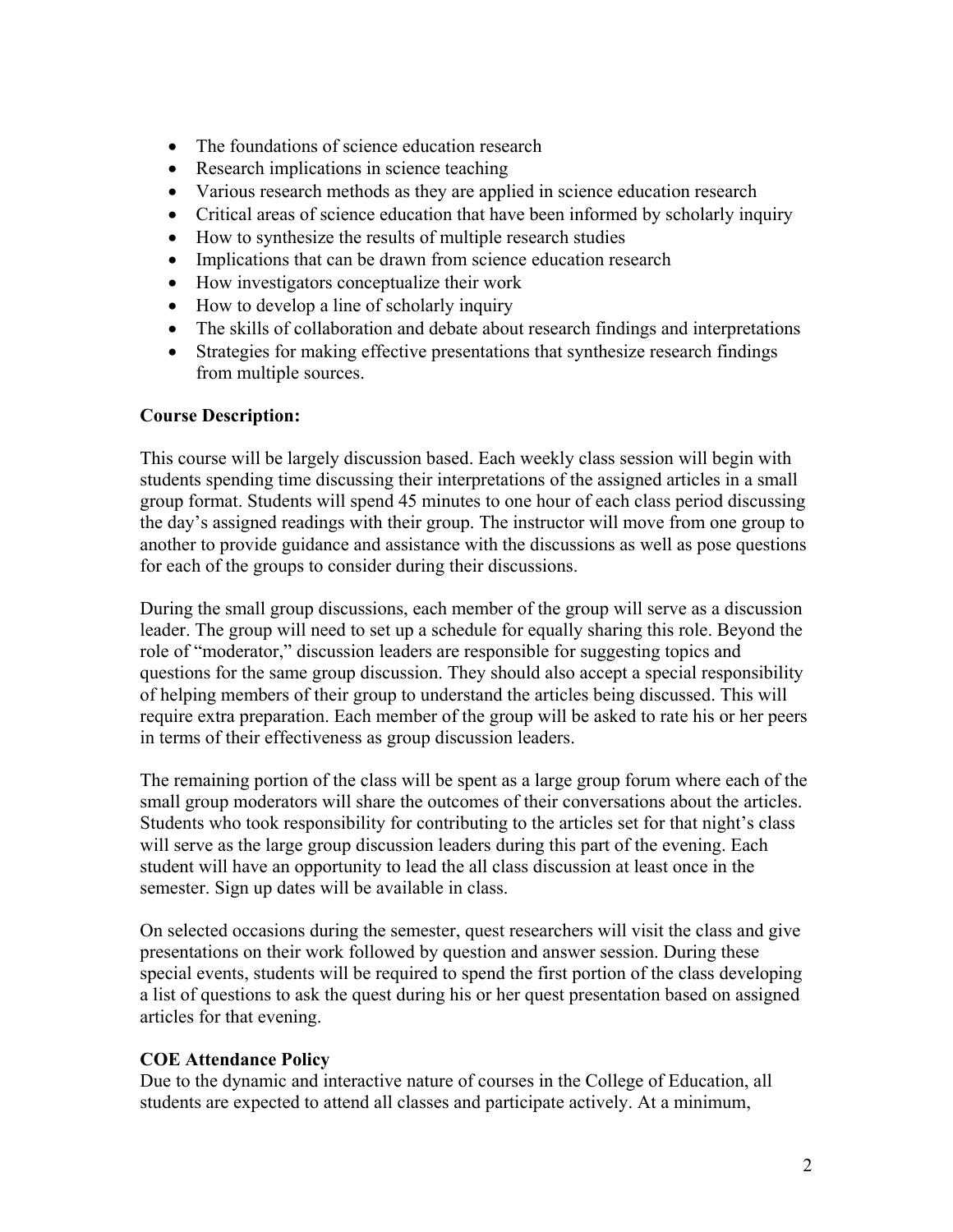students must attend more than 80% of class time, or s/he may not receive a passing grade for the course at the discretion of the instructor. Individual instructors may adopt more stringent attendance requirements. Should the student have extenuating circumstances, s/he should contact the instructor as soon as possible.

For this class, each day you are absent from class drops your maximum final grade by one letter grade. If you are absent for a day your highest possible score will be Aif you are absent twice your highest possible score will be B+ etc. If you are absent more than two days your highest possible grade is a B, which means you may not receive a passing grade for this course. Late arrivals and early departures will affect your final grade. Absences do not change assignment due dates.

# **Writing**

In keeping with the All-University Writing Requirement, all courses must have a writing component of at least 2,500 words (approximately 10 pages), which can be administered in a variety of ways.

## **Students with Disabilities Requiring Reasonable Accommodations**

Students must be approved for services by providing appropriate and recent documentation to the Office of Disable Student Services (DSS). This office is located in Craven Hall 5205, and can be contacted by phone at (760) 750-4905, or TTY (760) 750- 4909. Students authorized by DSS to receive reasonable accommodations should meet with their instructor during office hours or, in order to ensure confidentiality, in a more private setting.

# **CSUSM Academic Honesty Policy**

"Students will be expected to adhere to standards of academic honesty and integrity, as outlined in the Student Academic Honesty Policy. All written work and oral assignments must be original work. All ideas/materials that are borrowed from other sources must have appropriate references to the original sources. Any quoted material should give credit to the source and be punctuated with quotation marks.

Students are responsible for honest completion of their work including examinations. There will be no tolerance for infractions. If you believe there has been an infraction by someone in the class, please bring it to the instructor's attention. The instructor reserves the right to discipline any student for academic dishonesty in accordance with the general rules and regulations of the university. Disciplinary action may include the lowering of grades and/or the assignment of a failing grade for an exam, assignment, or the class as a whole."

# **National Board for Professional Teaching Standards (NBPTS)**

All courses within the CSUSM masters program are intended to provide a comprehensive professional development experience. Teachers pursuing National Board Certification will find the COE assessment process, including requirements for portfolio completion, particularly helpful. Regardless of whether or not National Board Certification is sought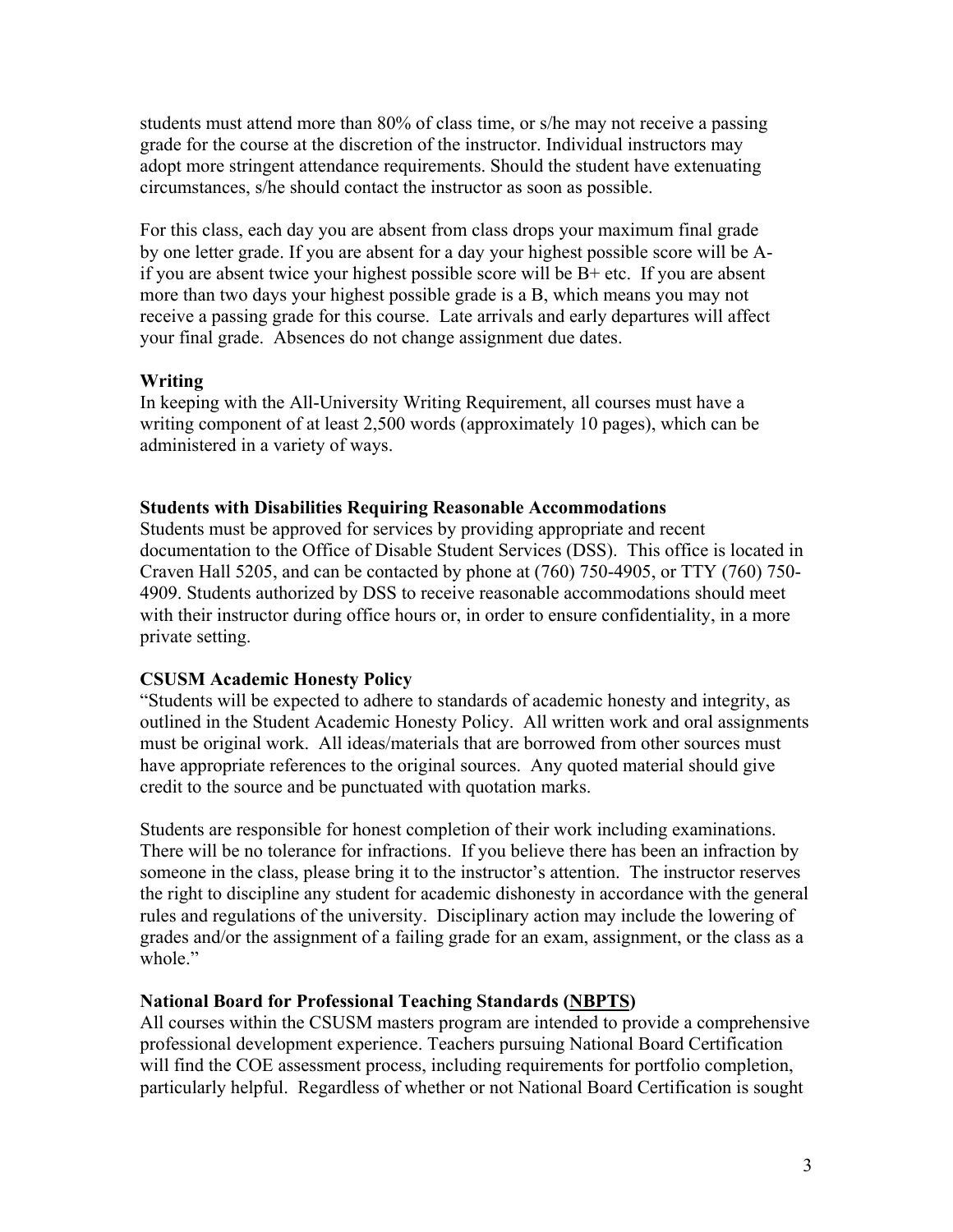and achieved, by the time teachers complete the program they will have made and documented significant accomplishments, which will be reflected in their practice.

The National Board for Professional Teaching Standards' (NBPTS) five core propositions that are reflected in the COE masters program course syllabi. The concepts in the five propositions are the heart of the National Board's perspective on what teachers should know and be able to do. They help frame the core experiences and activities that enable teachers to demonstrate a high level of knowledge, skills, dispositions, and commitments described by these propositions. They provide the foundation for all standards and assessment. These propositions are: 1) Teachers are committed to students and their learning; 2) Teachers know the subjects they teach and how to teach those subjects to students; 3) Teachers are responsible for managing and monitoring student learning; 4) Teachers think systematically about their practice and learn from experience; and 5) Teachers are members of learning communities.

CSUSM masters students will be supported in meeting the National Board's high and rigorous standards through the completion of assignments for program courses. Through their portfolios that provide evidence of teaching practice, through student work samples, through videotapes of classroom interaction, and through written commentaries that document and reflect their actions. These sources of evidence serve as a lens to what teachers do and how they think about their practice.

While the larger part of EDST 613 course activities focus on research implications to science teaching and learning, in class activities and assignments are designed such that students will demonstrate their knowledge by responding to topics, assignments and readings that address critical issues of change and through the development of professional growth planning and reflective thinking. Course objectives that align with (NBPTS) indicate that all students will show evidence of the following:

- A commitment to students and their learning.
- Knowledge of the subjects they teach and how to teach them.
- The demonstration of management and monitoring of student learning.
- Thinking systematically about their practice and learning from experience.
- Involvement as members of learning communities.

# **CRITERIA FOR GRADING ASSIGNMENTS**

- A 90-100%: Outstanding work on assignment, excellent syntheses of information and experiences, great insight and application, and excellent writing.
- B 80-89%: Completion of assignment in good form with good syntheses and application of information and experiences; writing is good.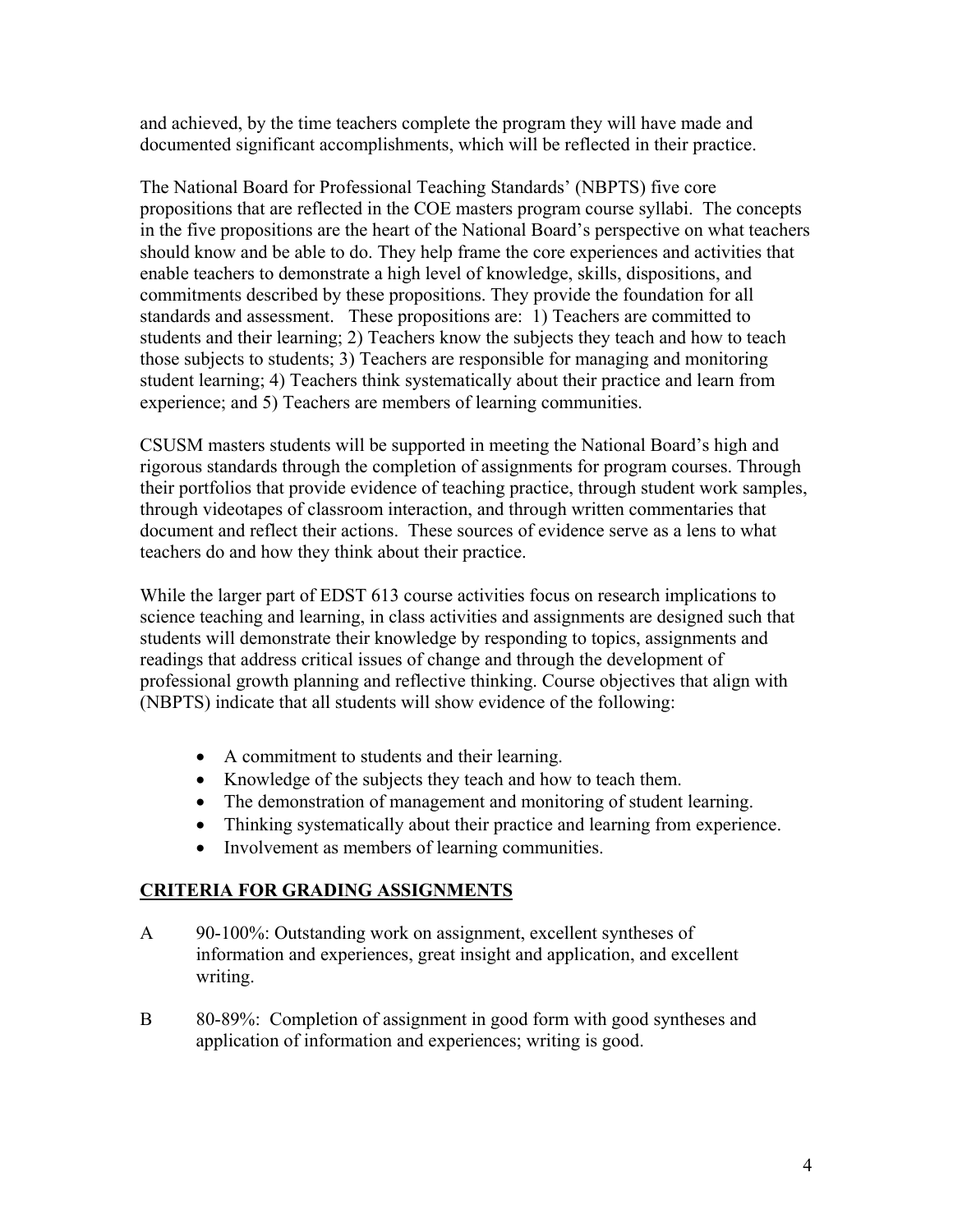- C 70-79% : Completion of assignment, adequate effort, adequate synthesis of information and application of information and experiences, writing is adequate.
- D 60-69%: Incomplete assignment, inadequate effort and synthesis of information, writing is less than adequate.

Grades will be determined by points earned:

 $A = 93-100$   $C+= 77-79$  $A = 90-92$   $C = 73-76$  $B+=87-89$  C- = 70-72  $B = 83-86$   $D = 60-69$  $B = 80-82$   $F = 0-59$ 

# **Major Assignments:**

There are 5 major assignments in this course. Each assignment carries 20% of the overall grade.

# **1. Leadership and Participation in Class Discussion – 20%**

Apart from the journals and readings identified by the instructor, students will have an opportunity to select readings that are of interest to them. Each student will choose two sets of articles for reading about a given theme/topic for a given week. (You will sign up for the topic and day in class). On the day when your journals are read and discussed in class you will also take the responsibility of leading a whole class discussion. During this time you will lead the whole class in summarizing the main points from the small group discussions and in a discussion about the implications of the readings to classroom practice. The instructor will lead the discussion for the first several classes before students can take on leadership roles of the discussions.

Readings will be chosen from the university library online journals listed at the end of this syllabus. Other readings may be chosen from other journals or sources. However, should you choose a reading out of the online journals, then you will take the responsibility of making enough copies for everyone in class.

Each student is expected to participate fully in all of the class activities and discussions. This includes small group discussions, as well as the open seminar discussion with the entire class. During select class meetings, invited guests will participate in the seminar through research presentations and/or interactive videoconferences. Active and thoughtful student participation in all of these sessions is expected. Participation will be strongly considered when determining a student's final grade.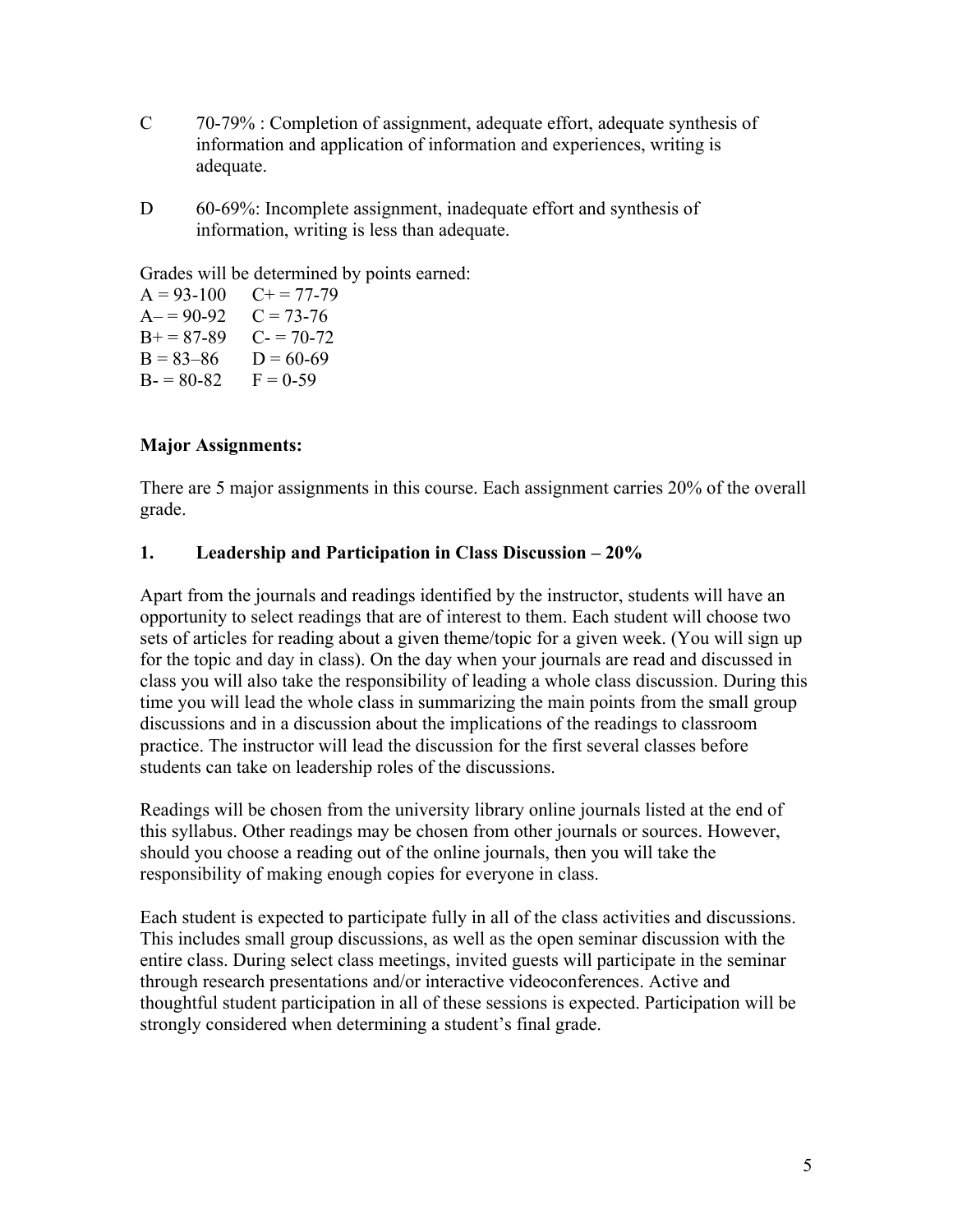# **2. Points of Most Significance (POMS) – 20%**

Small group discussions are central to this course. Hence, for the course to succeed, it is critical that each student comes to class having thoroughly studied the material to be dealt with by your group and prepared to contribute to an insightful discussion of it. Doing this should involve more than carefully reading the material. You will need to prepare statements of what, in your eyes, are the "Points of Most Significance" (POMS) that are made by the authors of given readings, or that you make about the relations between different authors points or that you think are implied by one or more author's ideas.

Specifically, a POMS can either one of the for following 3 types: 1) State a particular significant idea contained in an individual reading within the day's set 2) state how you think significant ideas in two or more of the reprints in the day's set of readings relate to each other or state how you think significant ideas contained in one or more of the day's readings relate to significant ideas in one or more the readings dealt with earlier in the course; 3) state an implication for science teaching and/or learning that you draw (exclusive of those drawn by authors) from a significant idea about science that is contained in the day's readings set. You should typically bring a draft of your POMS for the day to your group discussion. You should put the following information on your POMS cards:

- a) Your name
- b) Type of POMS (e.g. Type I, Type II, or Type III)
- c) The date indicating when the paper readings were discussed in class
- d) The last name of the authors(s) should follow the POMS statement in parenthesis along with the date of the publication (e.g. Ochanji, 2000)

When POMS are submitted for a grade, a maximum of forty points can be earned by a POMS in the first of the three categories above. A maximum of 50 points can be earned by POMS that fall in the other two categories. POMS cards will be collected 4 times through the semester. The best 3 of the POMS will contribute to the final grade.

Your POMS statements should be carefully formulated and then thoroughly reviewed for clarity and for sense (a matter of whether the statement says what you want it to say and whether what you want to say makes sense) before you bring them to class. This will help to make sure that your thoughts about the readings are clear before you join in your group's discussion. Writing POMS should be considered, first and foremost, preparation for a profitable discussion and only second as a case of writing what may become a graded POMS. Unless there is a very good reason, you should never come to class without having prepared POMS for the set of articles that are to be discussed that day.

When POMS are collected for a grade, they will not be accepted after the first few minutes of class. If you miss class, or are late, on the day that POMS are collected you will not be able to turn in your POMS. If you know in advance that it will be necessary for you to be absent from class, you may give your pack of POMS cards to the instructor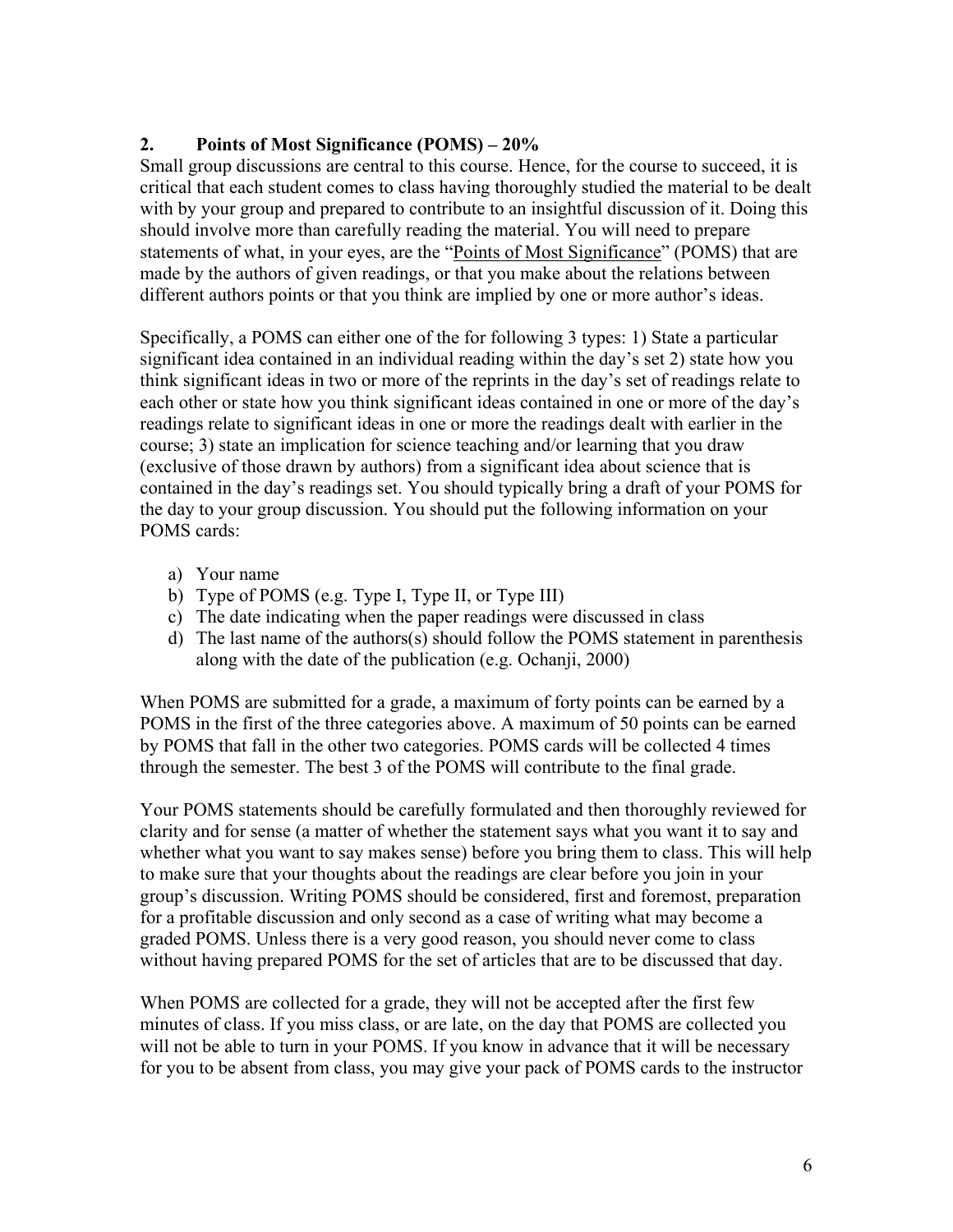at some time before class so that you are protected against missing one of the four collection dates.

The POMS for a given day (Maximum of 3) are to be legible printed or typewritten on one 3x5- index card with your name on the card's face, in the upper hand corner. You do not have to create a POMS for each individual article, and only one o f your POMS will be submitted for the specified set of articles. You will decide which POMS you think is the strongest and turn that one in to be graded. Each POMS is to be no more than 50 words long. You may use both sides of the index card if necessary. Your pack of POMS card will need to be brought with you to class each time so that you are prepared when POMS are collected.

The purpose of small group discussions is to improve the understanding that you and your fellow group-members have of the course readings. This improvement should be reflected in improved POMS (and thereby higher grades). How your group conducts this discussion is left largely to you and other group members to decide. However, prior to each discussion, the discussion leader should state the gist of the readings and his/her ideas as to how they might best be discussed. Other members of the group should feel free to differ with regard to either. Also, it is suggested that some time be provided for a) the consideration of "understanding questions" and expression of opinions and, b) the discussion of each other's POMS.

If these tasks are to be accomplished, each member of the group must be ready, able and willing to participate fully when the group convenes. Students who have broken the class rule and come to class without having prepared POMS will be jeopardizing the quality of their group's discussion and jeopardizing the grades that group members will ultimately earn.

In the case of these four collected POMS, neither the set of readings for which POMS are to be collected, nor the day when they are to be collected will be announced ahead of time. However, the POMS for a given set of readings will never be collected until the next set of readings listed on the course syllabus has been discussed. Only the three highest of the four scores earned on these graded POMS will be used in calculating final grades.

# **3. Interview an Author Assignment – 20%**

Each student will be required to select an author of one or more of the literature articles read in the course and interview him/her about their research. More specifically, each student will need to develop a set of interview questions that address the author's work in relation to the research design, the meaning of the results, and the author's theoretical framework concerning the topic area written about.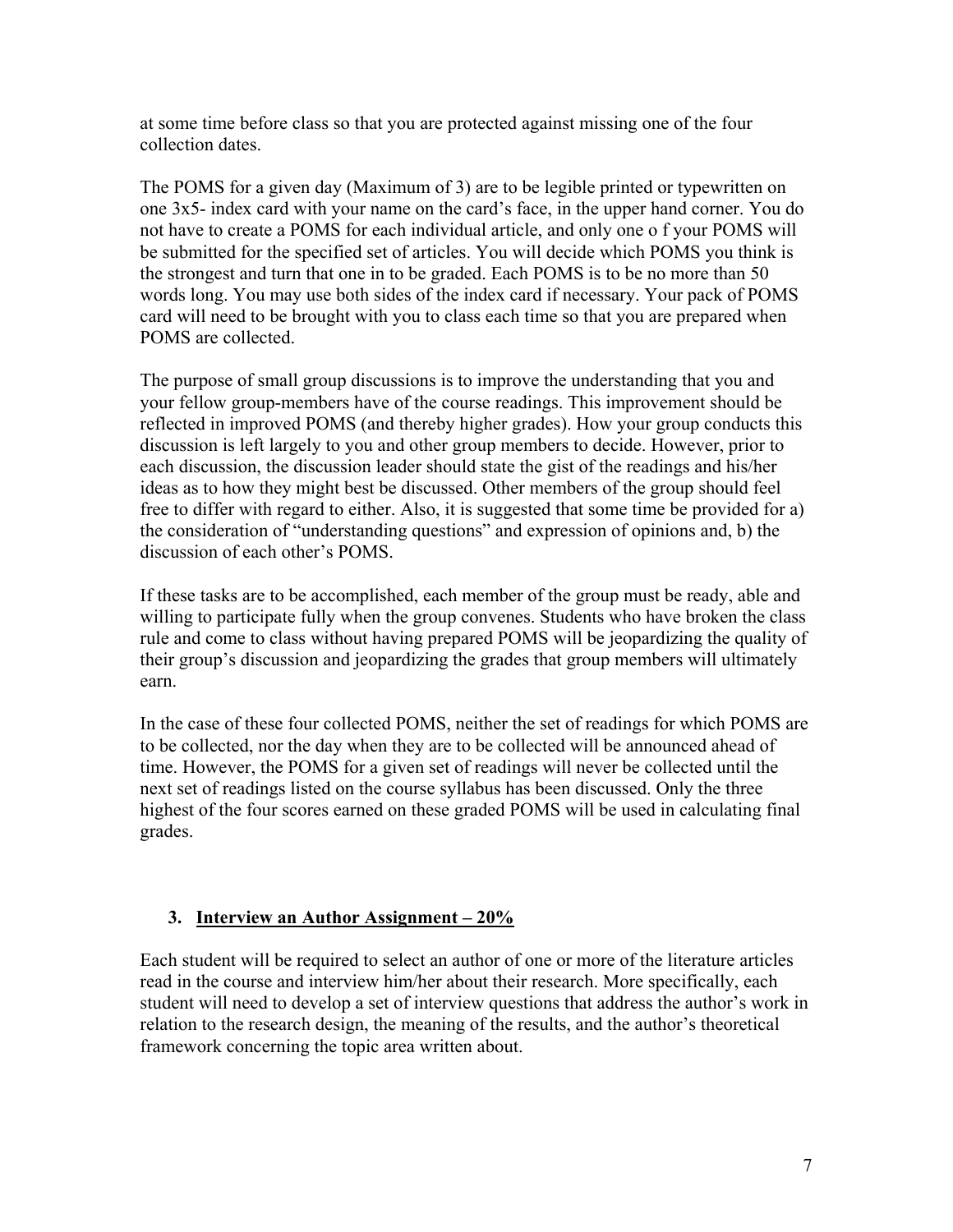The author interview should be relatively brief and may be completed via email, phone or in person depending upon which format the author prefers. The goal is to better understand how the author conceptualizes the research and identifies ways to investigate the topic.

Students will be required to type up a transcript of the interview and provide a short (1 page maximum) commentary on the comments provided by the author. It is important that no one author is interviewed by more than one student from the course to avoid burdening that individual. A list of student-author interview assignments will be maintained by the instructor to avoid any duplication of effort. This assignment should be submitted to the instructor electronically through WebCT on the date indicated in the syllabus.

# **4. Literature review, Synthesis & Presentation – 20%**

As a final project for the course, each student will be required to develop a literature review in preparation for a symposium presentation. The literature review will be a synthesis of relevant research that has been published on a narrowly defined topic area in science education. Students must select a literature topic and have it approved by the instructor prior to the start of the project.

Literature review should present a comprehensive analysis of both seminal research in the topic area, as well as the most current work that has been published. A minimum of 15-20 literature citations is expected depending on the scope of work that has been carried out on a particular area of science education. Particular emphasis should be placed on incorporating the results of key research studies to enhance the literature review and help the audience better interpret the significance of the overall topic for classroom practice. Students are asked to use APA format in preparing the symposium presentation and citing articles. A list of possible journals that will prove useful in completing this review is included as an appendix. This assignment is due at the end of the semester; however, students should begin working on this assignment much earlier in the course.

At the end of the course the entire class will participate in a university symposium in which they will present their literature review to the audience of local educators. Each student will develop a 15-20 minute PowerPoint presentation based on the comprehensive literature review carried out for the final paper assignment. Students will present their work during one of the several concurrent sessions held during the symposium on campus. Audience from the university and local community will be invited to this symposium.

NOTE: There is no paper required to be submitted for this assignment. However each student must submit through WebCT the list of references used for the literature review. A CD copy of the PowerPoint will be submitted to the instructor after the presentation for grading.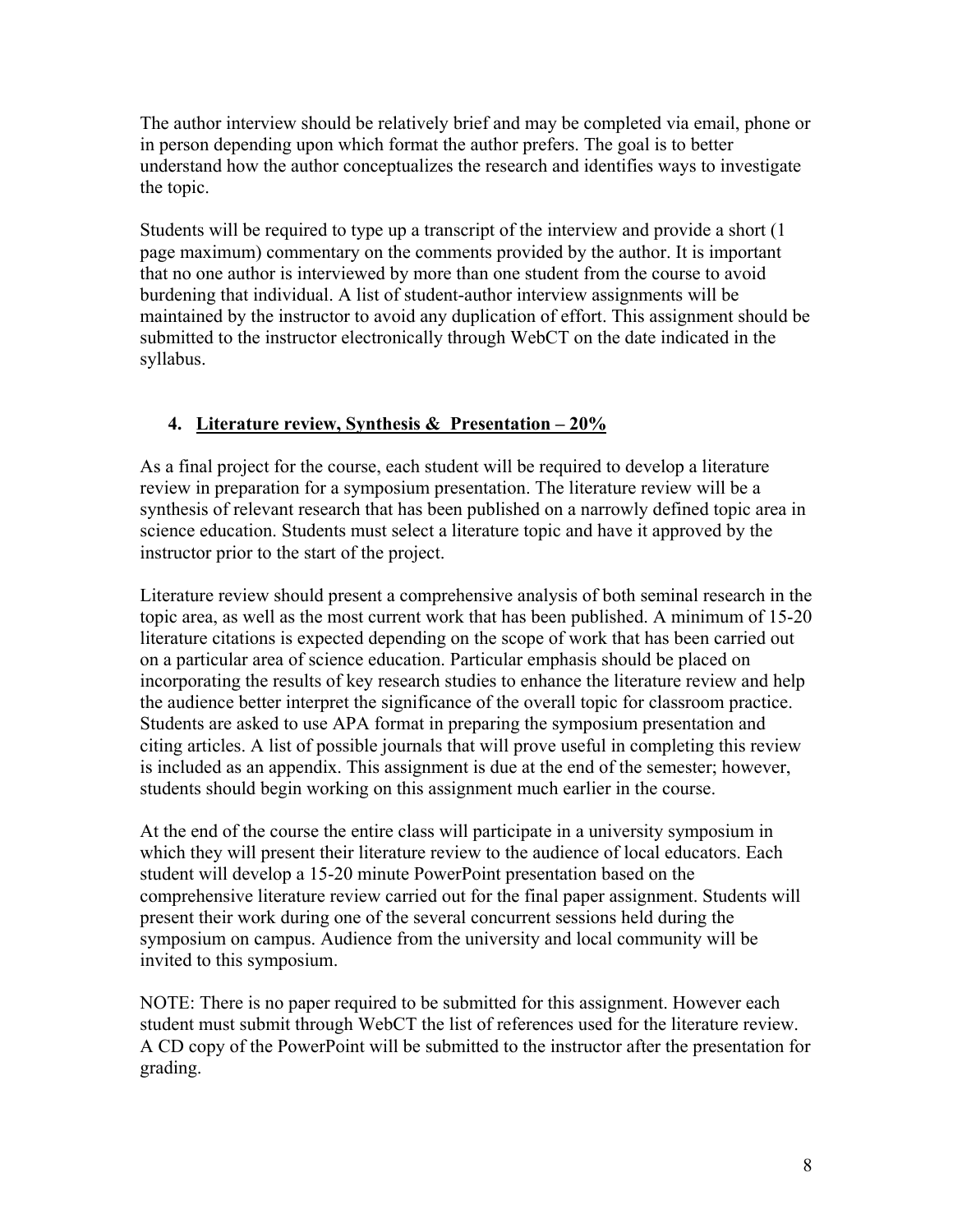## **5. Research Application in your classroom – 20%**

The goal of this assignment is to give students an opportunity to analyze the implications of research findings in their own classrooms. From your literature review in assignment (4) above, you will identify some specific implications to your class. You will then analyze how the implications play in your class through videotaping and sharing. You will videotape at least 3 lessons from your own class and analyze the video to find out how the research finding of your literature review come to play in your class. Select about 15 minutes of video clips that will illustrate how the implications from research come to play in your classroom.

For example, if your literature review focuses on multiple intelligences and your literature review reveals that students exhibit multiple intelligences as learning tools but on the other hand some intelligences are more dominant than others implying that different students will learn best when the most dominant intelligence is utilized. You will demonstrate a case of this implication in your classroom through a 15 minute video that could either focus on one student or several students. The video case does not necessarily have to agree with the literature. However, your analysis should address any discrepancies if they exist.

You will then present this video in class. In your presentation give a brief overview of the research and its implications as well as a brief description of background information about the lesson in the video.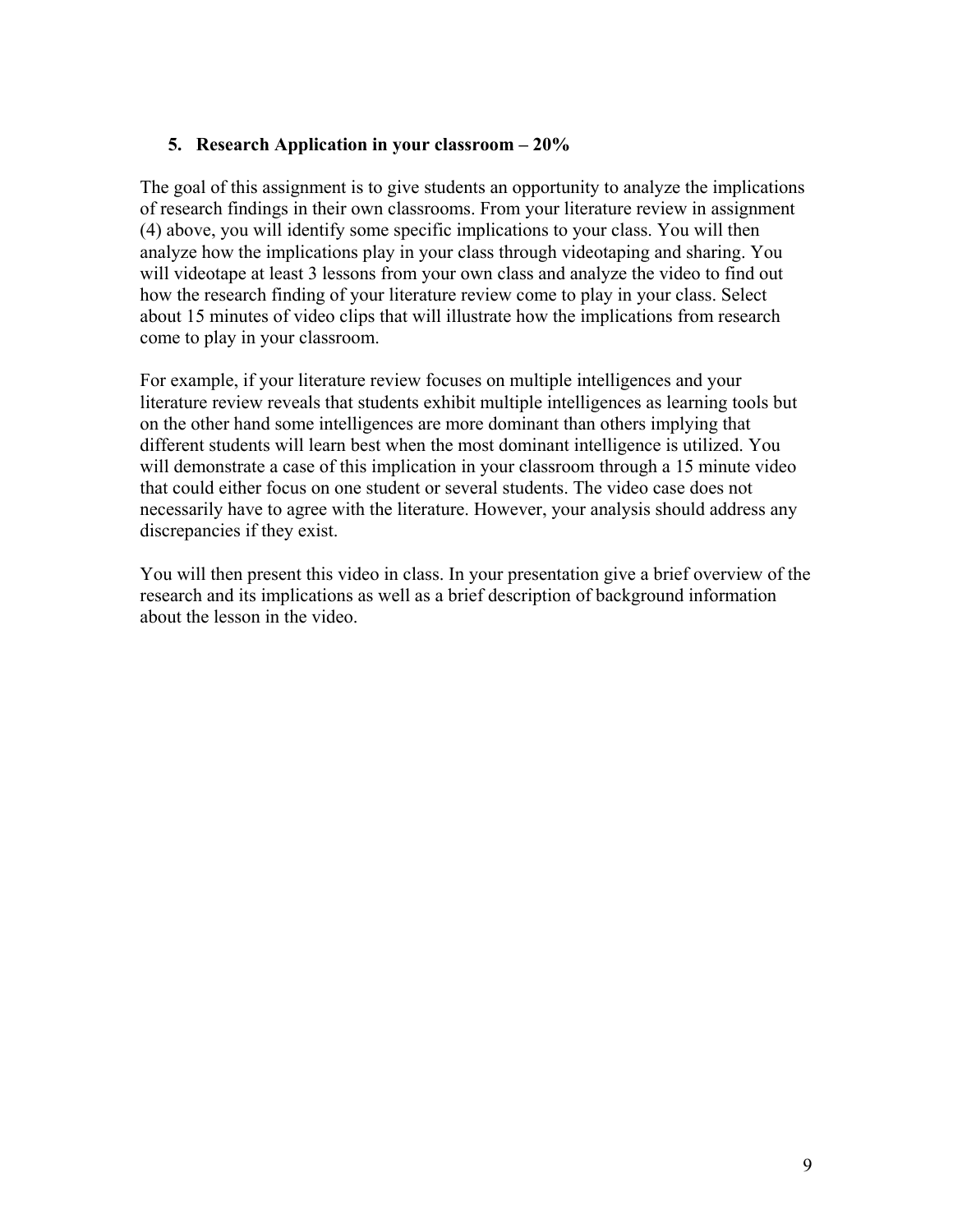## **EDST 613A: Class Schedule**

For each day some readings are listed. These are the readings for that day's discussion. Discussion leaders for each day will select two more readings for the day they are designated to lead the discussion.

**1/20/05 - 1st th Class Session WK1): Syllabus Review, Library Orientation, Leadership signups** 

# **1/27/05 - 2nd Class Session (WK2) - Learning Theories: Research and Application**

Howe, A. C. (1996). Development of science concepts within a Vygotskian framework. *Science Education,* 80(1): 35-51.

Novak, J. (2002). Meaningful Learning: The essential factor for conceptual change in limited or inappropriate propositional hierarchies leading to empowerment of learners. *Science Education* 86(4): 548-571.

Osborne, J. (1996). Beyond constructivism. *Science Education*, 80(1), 53-82.

# **2/03/05 - 3rd Class session (WK3): Nature of Science**

American Association for the Advancement of Science (1989). *Science for all Americans* (pp. 25-31). Washington, DC: AAAS.

American Association for the Advancement of Science (1993). *Benchmarks for scientific literacy* (pp. 3-20). New York, NY: Oxford University Press

Ogawa, M. (1995). Science education in a multiscience perspective. *Science Education,* 79:583-593.

Smith, M. U. & Scharmann, L. C. (1999). Defining versus describing the nature of science: A pragmatic analysis for classroom teachers and science educators. *Science Education*, 83: 493-509.

Aikenhead, G. (1997). Toward a first nations cross-cultural science and technology curriculum. *Science Education,* 81: 217-238.

Cobern, W., & Loving, C. (2000) Defining "Science" in a multicultural world: Implications for science education. *Science Education,* 85:50-67.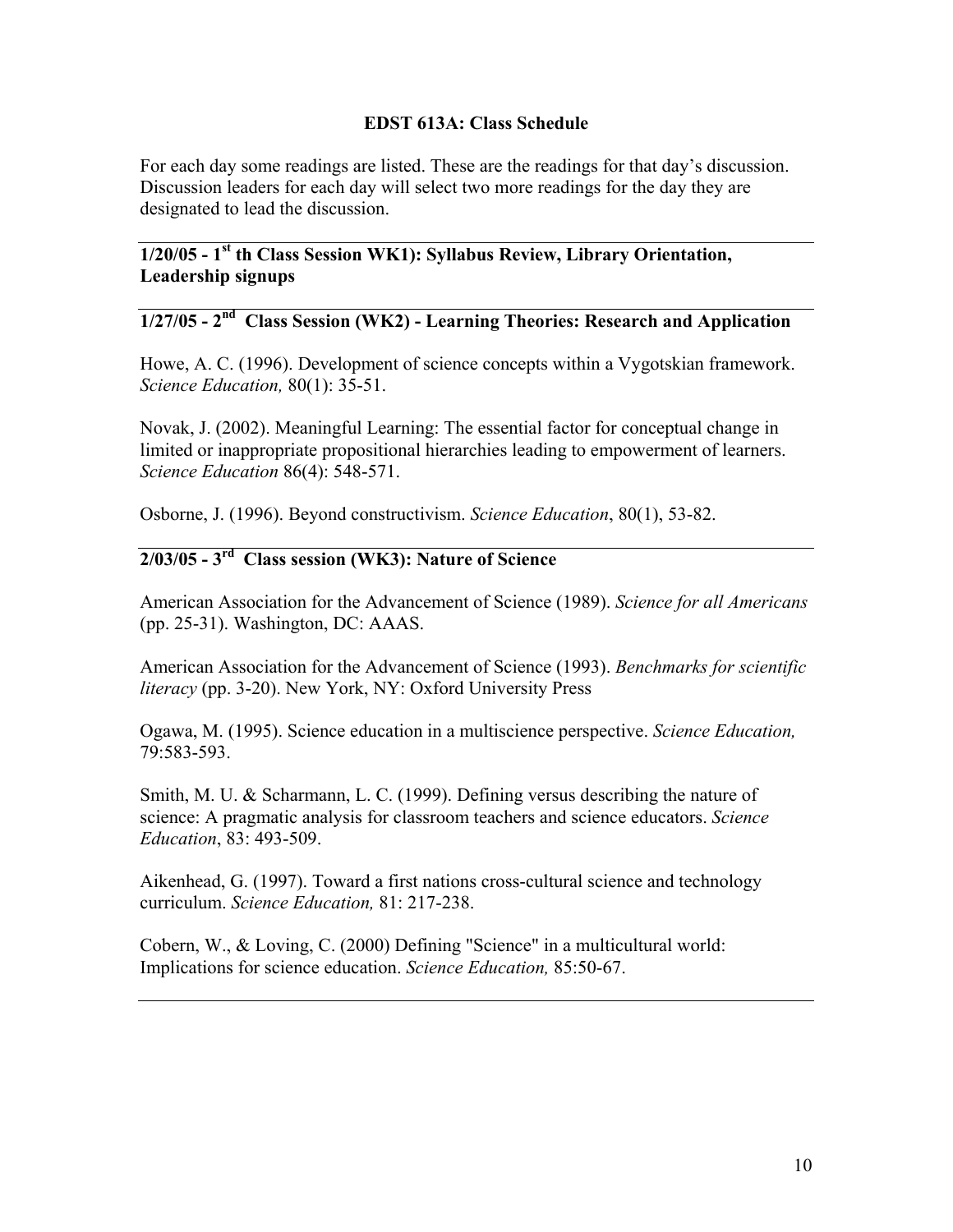## **2/10/05 - 4th Class Session (WK4): Access to Science**

Stanley, W. & Brickhouse, N. (2000). Teaching sciences: The multicultural question revisited. *Science Education,* 85**:** 35-49..

Chinn, P. (2002). Asian and Pacific Islander women scientists and engineers: A narrative exploration of model minority, gender, and racial stereotypes. Journal of Research in Science Teaching, 39(4): 302-323.

Brand, B. & Glasson, G. (2004). Crossing cultural borders into science teaching: Early life experiences, racial and ethnic identities, and beliefs about diversity. *Journal of Research in Science Teaching,* 41: 119-141.

Gilbert, A. & Yerrick, R. (2001). Same school, separate worlds: A sociocultural study of identity, resistance, and negotiation in a rural, lower track science classroom. *Journal of Research in Science Teaching*, 38(5): 574-598.

## **2/17/05 - 5th Class Session (WK5): Assessment: Interview an Author Tasks – No class meeting**

**2/24/05 - 6th Class Session (WK6): Teaching Strategies & Learning in the Content areas** 

Girod, M., Rau, C., & Schepige, A.  $(2003)$ . Appreciating the beauty of science ideas: Teaching for aesthetic understanding. *Science Education* 87: 574-587.

Eilam, B. (2002). Strata of comprehending ecology: Looking through the prism of feeding relationships. *Science Education*, 86: 645-671,

Rowe, M.B. (1986). Wait-time: Slowing down may be a way of speeding up. *Journal of Teacher Education,* January-February issue

Hogan, K. (2002). Small groups' ecological reasoning while making an environmental management decision. *Journal of Research in Science Teaching* 39: 341-368.

## **3/03/05 - 7th Class Session (WK7): Assessment**

Everyone reads: Assessment in Science Education which is Chapter 5 in the National Science Education Standards available online at: http://www.nap.edu/readingroom/books/nses/html/5.html

Bell, B. & Cowie, B. (2001). The characteristics of formative assessment in science education. *Science Education*, 85:536-553.

Solano-Flores, G. & Nelson-Barber, S. (2001). On the cultural validity of science assessments. *Journal of Research in Science Teaching*, 38(5): 553-573.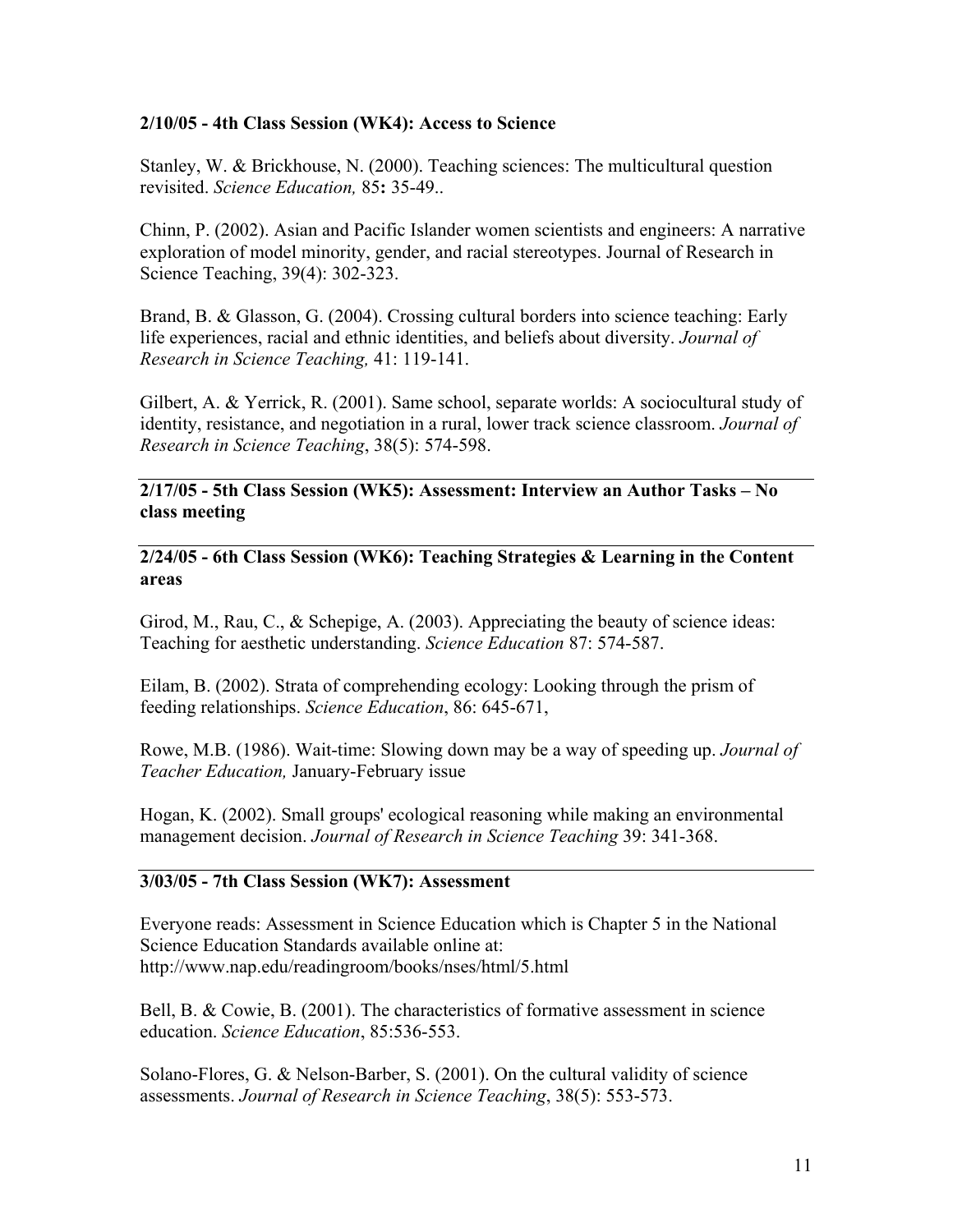Novak, J. (1991). Clarify with concept maps. *The Science Teacher*, October, pp. 45-49.

Fusco, D. & Barton, A.C. (2001) Representing student achievements in science. *Journal of Research in Science Teaching*, 38(3): 337-354.

Jorgenson, O. & Vanosdall, R. (2002). The death of science? What we risk in our rush toward standardized testing the the three R's. *Phi Delta Kappan*, April, pp. 601-605.

## **3/10/05 - 8th Class Session: Informal Science Education**

Linda, R. (1997). Learning science beyond the classroom. *Elementary School Journal*, 97 (4), 433-451

### **3/17/05 - 9th Class Session: Educational Technology**

Woolsey, K. & Bellamy, R. (1997). Science education and technology: Opportunities to enhance student learning. *Elementary School Journal*, 97(4), 385-400

### **3/24/05 - 10th Class Session: Science Teaching**

Tsai, C (2002). Nested epistemologies: Science teachers' beliefs of teaching, learning and science. *International Journal of Science Education,* 24(8), 771-783

## **3/31/04 - WEEK 11 – Spring Break**

### **4/ 07/05 - 11th Class Session: (WK12): Writing to Learn/Scientific Literacy**

#### **Due: Interview An Author Assignment**

Hurd, P. D. (1998). Scientific literacy: New minds for a changing world *Science Education*, 82: 407-416

### **4/14/05 - 12th Class Session (WK 13): Inclusive Science Education**

Cunningham, C. M. & Helms, J. V. (1998). Sociology of science as a means to a more authentic, inclusive science education. *Journal of Research in Science Teaching*, 35(5), 483-499.

## **4/21/05 - 13th Class Session (WK 14): Video Presentations**

#### **4/28/05 - 14th Class Session (WK15): Science Symposium**

## **5/05/05 - 15th Class Session (WK 16): Closing**